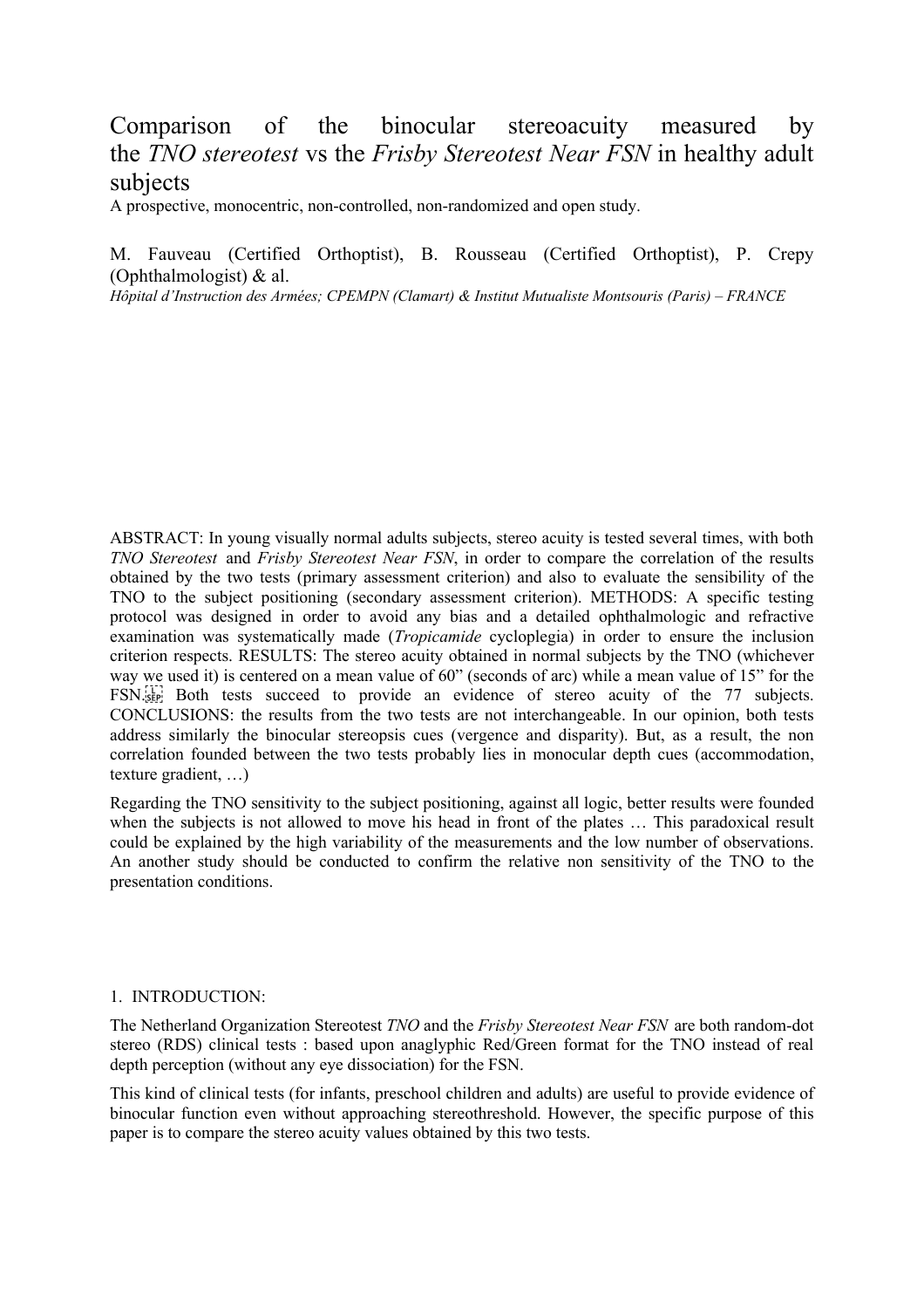## 2. PURPOSE:

The aims of this study was twofold:

- 1) To compare the binocular stereo acuity measured by the *TNO Stereotest* VS the *Frisby Stereotest Near FSN,*
- 2) To test the TNO sensitivity to the subject positioning.

Both in healthy young adults subjects.

## 3. MATERIAL:

The subjects underwent succesively three stereo acuity measurements in a room set up with two dedicated workspaces:

- 1. A desk for **TNO 1** (testing without strict control)
- 2. A chin rest, oriented toward a the test support. The chin rest distance to the test support is adjusted through a chin displacement along floor marks. This workspace is dedicated to the **TNO 2** and **FNS** (with strict control of the subject positioning).

The room is a bright space with only diffuse ceiling lights (no natural light), and without shadowing.

**IMPORTANT NOTE:** in order to ensure the strict control of the subject head positioning, we used a chin rest for the TNO 2 and FSN testing. **This is specific to the purpose of the present study and is not representative of the way to assess stereopsis in routine clinical practice.**

## 4. METHODS:

Visually normal adults underwent three stereo acuity measurements with both TNO and FSN tests:

- 1. **TNO 1**: TNO testing without strict control of the subject positioning.
- 2. **TNO 2**: TNO testing with strict control of the subject positioning.
- 3. **FSN**: FSN testing with strict control of the subject positioning.

### Distances of presentation:

**TNO1** : without strict control of the subject's positioning

The examiner holds the plates approximately at a distance of 40cm, squarely in front of the subject. The subject is allowed to move gently and slowly his head.

**TNO 2** : with strict control of the subject's positioning

The subject's head is firmly supported by the chin rest at a precise distance of 40cm of the plate. He is not allowed to move his head.

**FSN** : installed in the chin rest, the subject is assessed at two presentation distances :

- 1. 67cm : for the 120" (6mm plate), 60" (3mm plate) and 30" (1,5mm) levels
- 2. 95cm : for the 15" (1,5mm) level

#### Precautions:

Since the TNO test is assessed twice and in order to avoid any learning bias:

- The passing order of the TNO measurements is randomly chosen. The FNS testing is always assessed between the two TNO.
- Between the two TNO testing, the plates are presented upside down. As a result, the red-green spectacles are reversed too, to ensure to keep a same depth direction.

#### Inclusion Criterion:

A detailed ophthalmologic and a refractive examination is systematically performed (*Tropicamide* cycloplegia) :

- Adults, aged between 18 and 40y,
- Without any visual disease  $(10/10 20/20)$  for each eye, eventually with correction / Tolerated ametropia :  $-1,0$  to  $+2,0$  dioptries)
- Without dyschromatopsia,